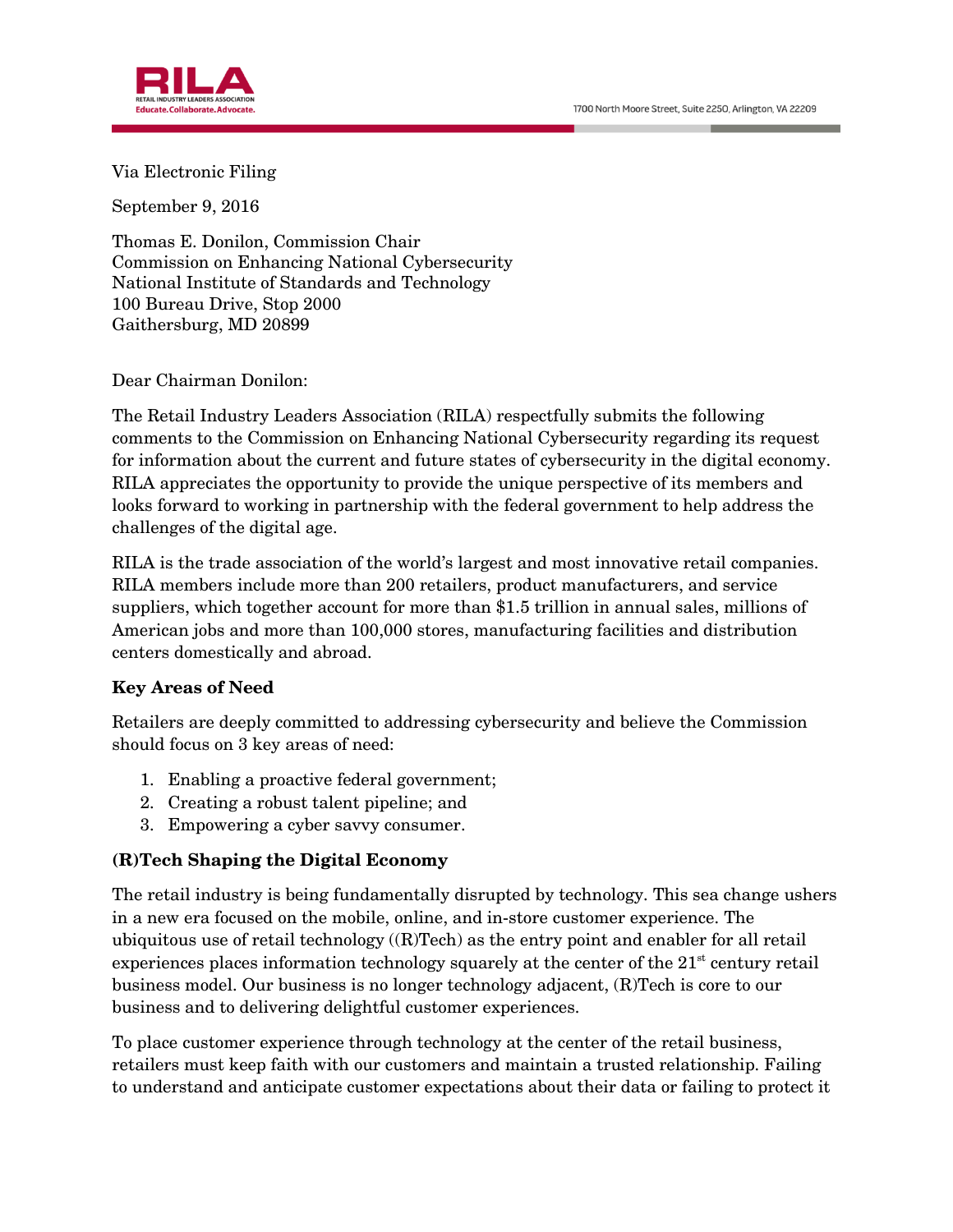erodes the trust necessary to deliver the customer experience that is the currency of the retail realm.

Recent history has shown that no organization is immune from attack and no security system is invulnerable. This experience has served as a catalyst for our industry to reevaluate our approach to cybersecurity. While retail brands compete fiercely in the marketplace, there is a clear recognition that cybersecurity is truly a collaborative effort. The retail industry came together to create the Retail Cyber Intelligence Sharing Center  $(R-CISC)^{1}$  in order to share threats and best practices to fight a fast iterating, sophisticated adversary. Retail brands of all sizes and sophistications are participating in the R-CISC and are actively sharing threat intelligence, learning best practices, and collaborating to protect their customers.

We highlight three areas where we believe Commission focus will deliver the largest return on investment in fighting a determined cyber adversary. We do not have all the answers, but view these comments as the beginning of a broader and deeper search for iterative solutions. They are offered in a spirit of collaboration with the goal of working in partnership to fight a problem spilling the lifeblood of the  $21<sup>st</sup>$  century economy.

# **Enabling a Proactive Federal Government**

Retailers believe the federal government has a vital role to play in cybersecurity. The private sector is facing an unprecedented scale and scope of attack. Government should play a leading role in protecting our economy from harm.

Retailers recognize the critical importance of working in partnership with the government to fight the adversary. One aspect of this partnership requires addressing information asymmetry. This is why retailers created the Retail Cyber Intelligence Sharing Center to enable industry-wide sharing of cyber threats. In addition, retailers welcomed the passage late last year of the Cybersecurity Information Sharing Act of 2015. As the law continues to be implemented, retailers will judge its success not only by the increase in threat indicators shared with the government, but also by the government's ability to enhance its own sharing with the private sector. Retailers support Commission recommendations that encourage government to more heavily weigh sharing with trusted partners over secrecy.

Retailers agree with the U.S. Chamber of Commerce's comment highlighting the good cybersecurity story of the public-private collaboration that produced the NIST Framework for Improving Critical Infrastructure Cybersecurity (Framework). The Framework was truly driven by private sector input and it therefore delivered an important risk management tool.

One reason the Framework has been so successful is that it fosters communication and engagement within companies, between companies, and across sectors. The Framework's name is a misnomer in that its tenets apply across all industries. This should be a lesson for the Commission. While a critical infrastructure designation is important to allocate limited resources, the government should look for opportunities to maximize impact by

l

<sup>&</sup>lt;sup>1</sup> Retail Cyber Intelligence Sharing Center, [https://r-cisc.org/.](https://r-cisc.org/)